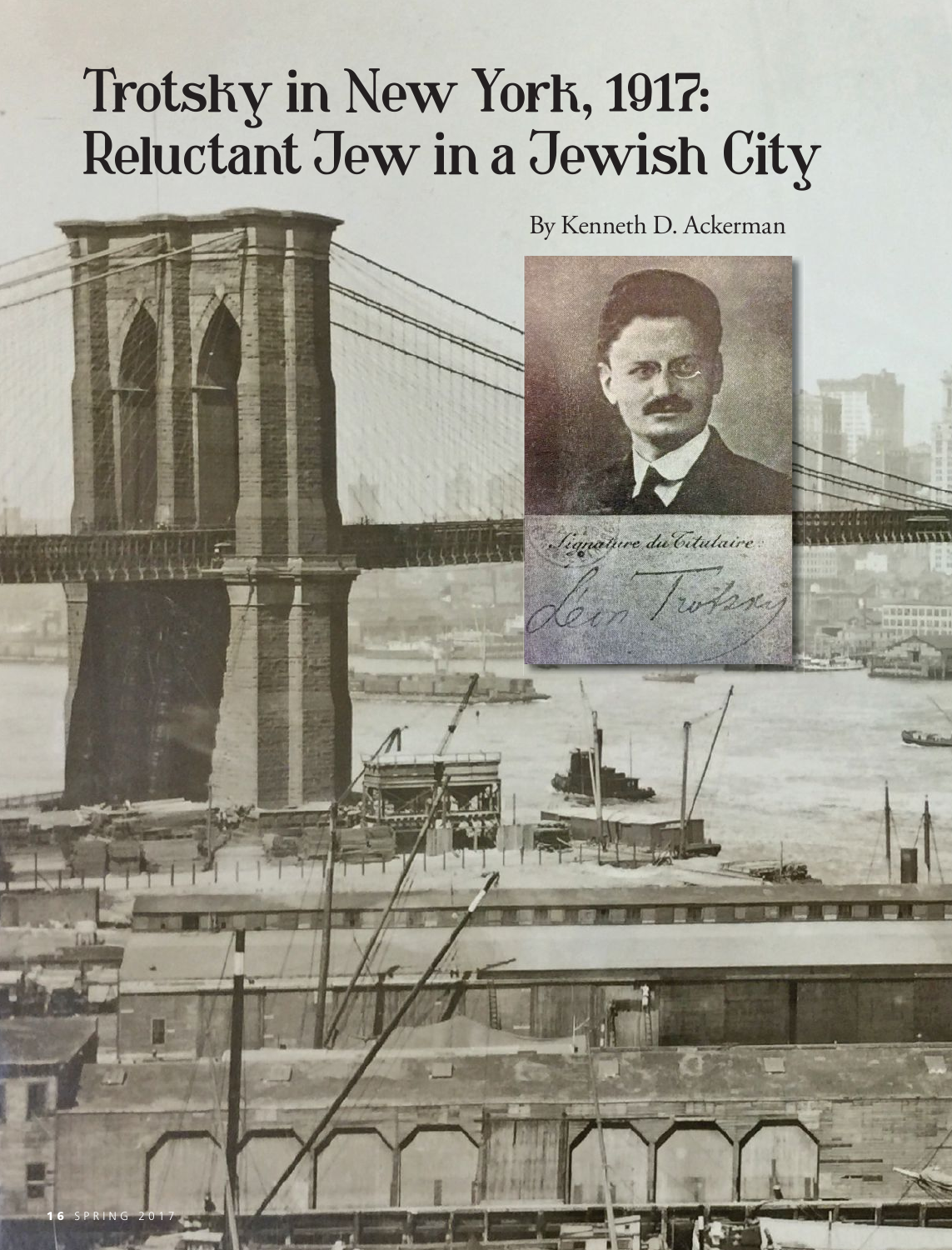eon Trotsky never considered himself Jewish<br>in any religious sense. He never wrote Yiddish,<br>didn't keep kosher and never entered a syna-<br>gogue. Neither of his two wives, and none of his four eon Trotsky never considered himself Jewish in any religious sense. He never wrote Yiddish, didn't keep kosher and never entered a synachildren were Jewish. He was raised on a farm, not in a shtetl (Yiddish for small town). He didn't hide his Jewishness. He spoke out eloquently against pogroms and anti-Jewish oppression, often at great personal risk. But when asked, he normally gave his religion as "socialist" or "internationalist."

Still, when he landed in New York City on Sunday morning, Jan. 14, 1917, both the New York Times and Tribune—two of six newspapers that covered his arrival—stressed Trotsky's identity as a "Jewish" writer editing "Jewish" journals in Russia and France. Over a million Jews lived in New York at that point, more than any other city on Earth. In New York, his Jewishness would stand out, like it or not.

Trotsky spent 10 weeks in New York in early 1917, just before returning home to Russia to help lead the Bolshevik Revolution, an event that would catapult him to global fame. The Bolshevik/Communist state he helped launch would last 73 years, and Trotsky would serve as its foreign affairs commissar and leader of its Red Army in a bloody three-year civil war, making him second in stature to Bolshevik leader Vladimir Lenin. His shaggy black hair, sharp eyes, pointed beard and glasses would make him recognizable around the world.

But his time in power would be brief. Forced out in the mid-1920s, Trotsky would spend his last 12 years in exile before being murdered by an agent of dictator Joseph Stalin in Mexico. Today, 76 years after his death and 26 years after the fall of the Soviet Union, all his books remain in print and Trotskyist political candidates still compete in dozens of countries.

The New York Trotsky found in 1917 was a busy, freewheeling place unique in the world. World War I had engulfed Europe since 1914, a catastrophe that already had killed over 10 million soldiers and civilians. But America had stayed out, growing rich selling weapons to warring countries. Instead, New York was enjoying a golden age of music, theater, finance and politics, luxuries unthinkable in wartime Paris, London, Vienna or Berlin.

New York then was an international city in a

way barely recognizable today. After six decades of record immigration, it had bulging neighborhoods with the aromas and sounds of foreign countries. Almost 2 million New Yorkers in 1917 came from across the ocean.

Jews made up the bulk of the Eastern Europeans, concentrated in neighborhoods like the Lower East Side. They still mostly spoke Yiddish, read their own newspapers, ate their own kosher food and practiced their own religion.

## Forward with the Forward

The Yiddish-language newspaper, Forward, sold more than 200,000 copies each day in 1917, a circulation rivaling that of the New York Times. Second Avenue below Tenth Street belonged to the Yiddish theaters and popular Yiddish cafes.

Trotsky had come to New York as a refugee, expelled from five countries for his rabblerousing politics. In Russia, his home, czarist police had arrested him twice, each time exiling him to Siberia. Each time, Trotsky escaped. Since the outbreak of World War I, Austria, Germany, France and Spain had expelled him too.

But America was different. Still neutral, it had not yet imposed wartime crackdowns on dissent and had barely started tracking potential subversives or spies. Trotsky, to American eyes, looked like any other hardship case, just like thousands of others who filled the neighborhoods of lower Manhattan.

Trotsky did not live on the Lower East Side. He settled his family into a three-bedroom apartment in the Bronx at 1522 Vyse Avenue, near Crotona Park. By day, he helped edit a small Russian-language tabloid called Novy Mir from its basement office at 77 Saint Marks Place, in lower Manhattan. He rode the subway, enjoyed the movies (Charlie Chaplin and Molly Pickford were the rage) and sent his sons to public school in the Bronx.

But Trotsky too was, indeed, different. He jumped on the freedoms he found in New York to immerse himself in politics. Here, his extremism quickly separated him from most Jews in this new country, even those who shared his socialism.

The great issue dominating early 1917 was whether America should drop its neutrality and enter the World War. Just two weeks after Trotsky's arrival,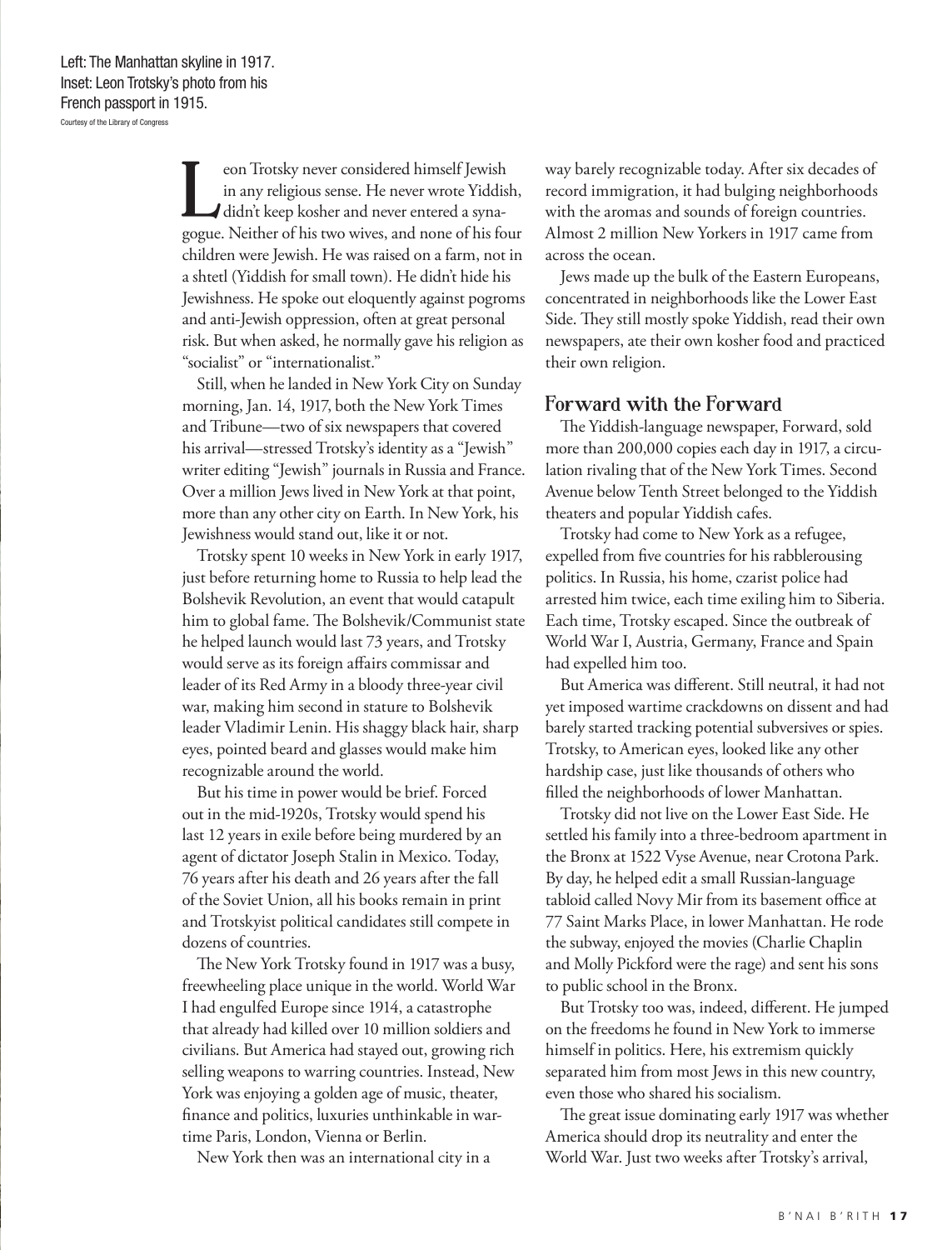on January 31, 1917, Germany declared unrestricted submarine warfare against neutral shipping, prompting President Woodrow Wilson to sever diplomatic relations. Most Americans now supported mobilization, but New York remained a hotbed of dissent, particularly among immigrant Jews.

Trotsky jumped right in, writing dozens of articles and giving over 30 speeches at venues including Cooper Union and Beethoven Hall. For socialists like him, the issue was easy. Why, they argued, should workers in France, Germany or anyplace else fight each other when their common enemy was the capitalists? Loyalty to country meant nothing to an "internationalist" like Trotsky.

Most Russian Jews had come fleeing oppression: pogroms, murders, harassment, bans against attending universities, owning land or even living in most cities. Now, with Russia (which still included Poland and Ukraine) allied with Britain and France, they saw American entry into the War as helping the czar.

But most Jews had a different reason to oppose the War: They had grown to admire their new home. Life here was harsh, but they appreciated the country as a place with real freedoms and opportunities where immigrants could enjoy respect and build



a future. This split over patriotism would reach a breaking point on March 1, 1917, with an event decisive in America's decision finally to enter the war: the disclosure of the Zimmermann Telegram.

The Zimmermann Telegram was a cable from German Foreign Minister Arthur Zimmermann offering Mexico a reward if it joined the fight on Germany's side: the return of Texas, California and other lands seized by the United States after the 1846-1848 Mexican-American War. The idea posed a direct threat to the American heartland and sparked outrage across the country.

At the Forward, still staunchly socialist, the managing editor that day was B. Charney Vladeck, a Russian who had served two prison terms under the czar before fleeing to America in 1908. Unlike Trotsky, Vladeck had become enamored of his new country. He described how, visiting Philadelphia, he "prayed silently and without a hat in front of Independence Hall." In America, he wrote, "for the first time I felt free to explore the world as I want to see it … I don't love it only as an artist for its colors, but as a citizen feeling that it is mine."

When Vladeck saw the Zimmermann Telegram cross his desk, he was appalled. He took pen to paper and wrote a headline in Yiddish: "Can this be so that Germany is actually performing such an idiotic diplomatic schtick?" He continued: "Every inhabitant of the country would fight to the last drop of blood to protect the great American republic against the monarchies of Europe and Asia and their allies."

Trotsky, seeing Vladeck's article, erupted. Here was the Forward, the most widely read socialist daily voice in America, suddenly endorsing war, even encouraging young men to enlist. Trotsky decided to demand an explanation from the man who held ultimate control over the Forward, its founder and chief editor, Abraham Cahan.

 He stormed out of his office on Saint Marks Place, traversed the crowded lower East Side to the Forward building on East Broadway, found Cahan's office, and barged in. By all accounts, the exchange quickly degenerated, voices shrill, faces red and tempers lost. Abraham Cahan, 20 years older than Trotsky, took considerable pride, not just as editor of the Forward but as a founder of American socialism and an accomplished member of the literati in his own right,